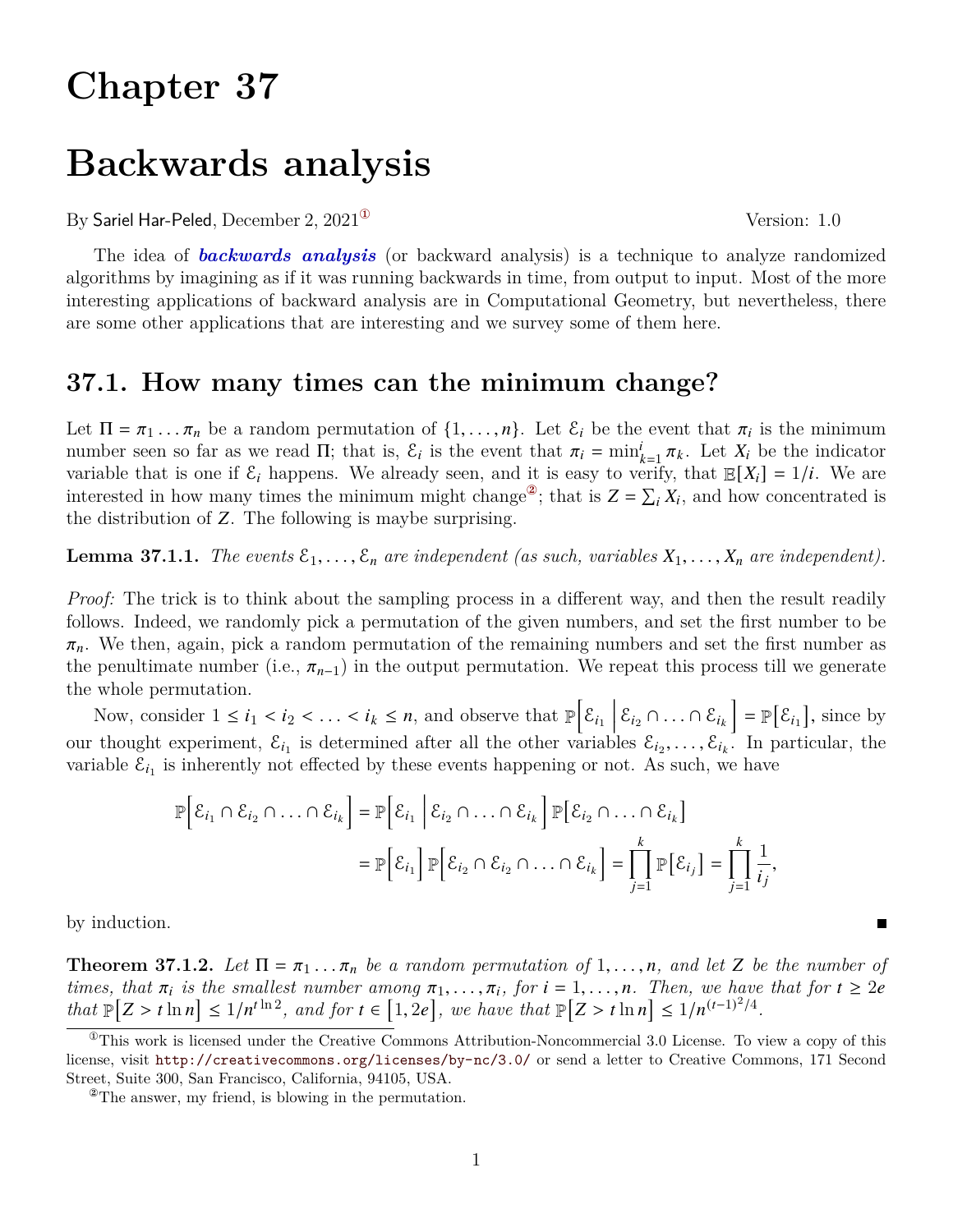*Proof:* Follows readily from Chernoff's inequality, as  $Z = \sum_i X_i$  is a sum of independent indicator variables, and, since by linearity of expectations, we have

$$
\mu = \mathbb{E}\Big[Z\Big] = \sum_{i} \mathbb{E}\Big[X_i\Big] = \sum_{i=1}^{n} \frac{1}{i} \ge \int_{x=1}^{n+1} \frac{1}{x} dx = \ln(n+1) \ge \ln n.
$$

Next, we set  $\delta = t - 1$ , and use Chernoff inequality.

## **37.2. Yet another analysis of QuickSort**

**Rephrasing QuickSort.** We need to restate QuickSort in a slightly different way for the backward analysis to make sense.

We conceptually can think about QuickSort as being a randomized incremental algorithm, building up a list of numbers in the order they are used as pivots. Consider the execution of QuickSort when sorting a set P of *n* numbers. Let  $\langle p_1, \ldots, p_n \rangle$  be the random permutation of the numbers picked in sequence by QuickSort. Specifically, in the *i*th iteration, it randomly picks a number  $p_i$  that was not handled yet, pivots based on this number, and then recursively handles the subproblems.

Specifically, assume that at the end of the *i*th iteration, a set  $P_i = \{p_1, \ldots, p_i\}$  of pivots has already been handled by the algorithm. That is, the algorithm have these pivots in sorted orders  $p'_1$  $y'_1 < p'_2$  $\frac{1}{2}$  < ... <  $p'_i$ . In addition, the numbers that were not handled yet  $P \setminus P_i$ , are partitions into sets  $Q_0, \ldots, Q_i$ , where all the numbers in  $P \ P_i$  between  $p'_i$  and  $p'_{i+1}$  are in the set  $Q_i$ , for all i. In the  $(i+1)$ th iteration, QuickSort randomly picks a pivot  $p_{i+1} \in P \setminus P_i$ , identifies the set  $Q_j$  that contains it, splits this set according to the pivot into two sets (i.e., a set for the smaller elements, and a set for the bigger elements). The algorithm QuickSort continues in this fashion till all the numbers were pivots.

**Lemma 37.2.1.** *Consider QuickSort being executed on a set*  $P$  *of*  $n$  *numbers. For any element*  $q \in P$ *,* in expectation, **q** participates in  $O(\log n)$  comparisons during the execution of QuickSort.

*Proof:* Consider a specific element  $q \in P$ . For any subset  $B \subseteq P$ , let  $U(B)$  be the two closest numbers in **B** having q in between them in the original ordering of P. In other words,  $U(B)$  contains the (at most) two elements that are the endpoints of the interval of  $\mathbb{R} \setminus B$  that contains q. Let  $X_i$  be the indicator variable of the event that the pivot  $p_i$  used in the *i*th iteration is in  $U(P_i)$ . That is, q got compared to the *i*th pivot when it was inserted. Clearly, the total number of comparisons **q** participates in is  $\sum_i X_i$ .

Now, we use backward analysis. Consider the state of the algorithm just after  $i$  pivots were handled (i.e., the end of the *i*th iteration). Consider the set  $P_i = \{p_1, \ldots, p_i\}$  and imagine that you know only what elements are in this set, but the internal ordering is not known to you. As such, as there are (at most) two elements in  $U(P_i)$ , the probability that  $p_i \in U(P_i)$  is at most  $2/i$ .

As such, the expected number of comparisons q participates in is  $\mathbb{E}[\sum_{i=1}^{n} X_i] \leq \sum_{i=1}^{n} 2/i = O(\log n)$ , as desired. This also implies that QuickSort takes  $O(n \log n)$  time in expectation.  $\blacksquare$ 

**Exercise 37.2.2.** *Prove using backward analysis that QuickSort takes*  $O(n \log n)$  *with high probability.* It is not true that the indicator variables  $X_1, X_2, \ldots$  are independent (this is quite subtle and not easy *to see, as such extending directly the proof of [Theorem 37.1.2](#page-0-2) for this case does not work.*

# <span id="page-1-0"></span>**37.3. Closest pair: Backward analysis in action**

We are interested in solving the following problem: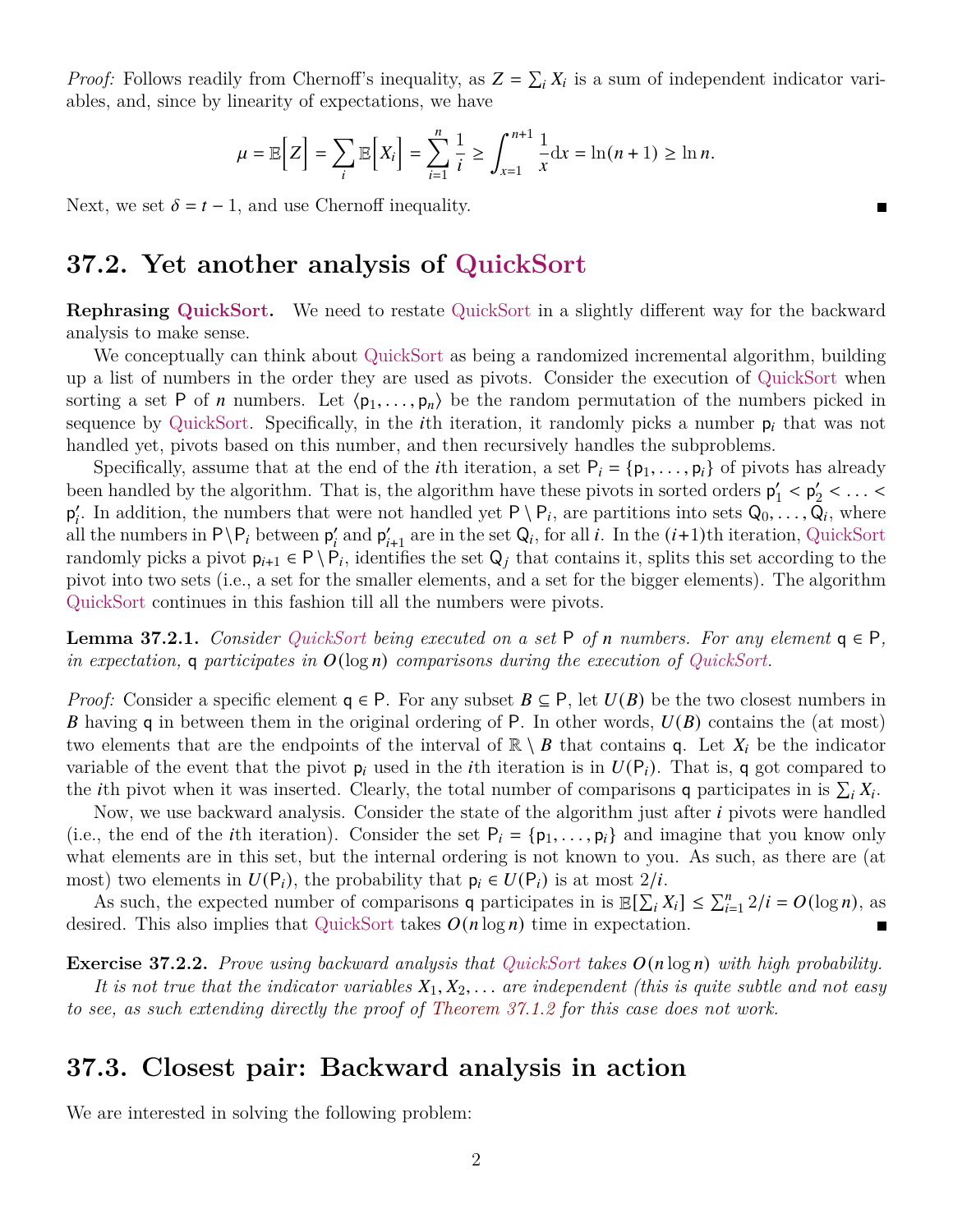Problem 37.3.1. Given a set P of  $n$  points in the plane, find the pair of points closest to each other. Formally, return the pair of points realizing  $\mathcal{CP}(\mathsf{P}) = \min_{\mathsf{p} \neq \mathsf{q}, \mathsf{p}, \mathsf{q} \in \mathsf{P}} ||\mathsf{p} - \mathsf{q}||.$ 

## **37.3.1. Definitions**

Definition 37.3.2. For a real positive number  $\Delta$  and a point  $p = (p_1, \ldots, p_d) \in \mathbb{R}^d$ , define  $G_{\Delta}(p)$  to be the grid point  $(\lfloor p_1/\Delta\rfloor\Delta, \ldots, \lfloor p_d/\Delta\rfloor\Delta)$ .

We call  $\Delta$  the *width* or *sidelength* of the *grid*  $G_{\Delta}$ . Observe that  $G_{\Delta}$ partitions  $\mathbb{R}^d$  into cubes, which are grid *cells*. The grid cell of **p** is uniquely identified by the integer point  $id(p) = (\lfloor p_1/\Delta \rfloor, \ldots, \lfloor p_d/\Delta \rfloor)$ .

For a number  $r \geq 0$ , let  $\mathsf{N}_{\leq r}(\mathsf{p})$  denote the set of grid cells in distance  $\leq r$  from p, which is the *neighborhood* of p. Note, that the neighborhood also includes the grid cell containing **p** itself, and if  $\Delta = \Theta(r)$  then  $|N_{\leq r}(p)| =$  $\Theta((2 + \lceil 2r/\Delta \rceil)^d) = \Theta(1)$ . See figure on the right.

## **37.3.2. Back to the problem**

The following is an easy standard *packing argument* that underlines, under various disguises, many algorithms in computational geometry.

<span id="page-2-0"></span>**Lemma 37.3.3.** Let P be a set of points contained inside a square  $\Box$ , such *that the sidelength of*  $\Box$  *is*  $\alpha = \mathcal{CP}(\mathsf{P})$ *. Then*  $|\mathsf{P}| \leq 4$ *.* 

*Proof:* Partition  $\Box$  into four equal squares  $\Box_1, \ldots, \Box_4$ , and observe that each *Proof:* Partition  $\Box$  into four equal squares  $\Box_1, \Box, \Box_4$ , and observe that each of these squares has diameter  $\sqrt{2}\alpha/2 < \alpha$ , and as such each can contain at most one point of P; that is, the disk of radius  $\alpha$  centered at a point  $p \in P$ completely covers the subsquare containing it; see the figure on the right. Note that the set P can have four points if it is the four corners of  $\Box$ .

<span id="page-2-1"></span>**Lemma 37.3.4.** *Given a set*  $P$  *of*  $n$  *points in the plane and a distance*  $\alpha$ *, one can verify in linear time whether*  $\mathcal{CP}(\mathsf{P}) < \alpha$ ,  $\mathcal{CP}(\mathsf{P}) = \alpha$ , or  $\mathcal{CP}(\mathsf{P}) > \alpha$ .

*Proof:* Indeed, store the points of P in the grid  $G_{\alpha}$ . For every non-empty grid cell, we maintain a linked list of the points inside it. Thus, adding a new point **p** takes constant time. Specifically, compute  $id(p)$ , check if id(p) already appears in the hash table, if not, create a new linked list for the cell with this ID number, and store p in it. If a linked list already exists for  $id(p)$ , just add p to it. This takes  $O(n)$  time overall.

Now, if any grid cell in  $G_{\alpha}(P)$  contains more than, say, 4 points of P, then it must be that the  $\mathcal{CP}(\mathsf{P}) < \alpha$ , by [Lemma 37.3.3.](#page-2-0)

Thus, when we insert a point p, we can fetch all the points of P that were already inserted in the cell of p and the 8 adjacent cells (i.e., all the points stored in the cluster of p); that is, these are the cells of the grid  $G_{\alpha}$  that intersects the disk  $D = \text{disk}(p, \alpha)$  centered at p with radius  $\alpha$ , see [Figure 37.1.](#page-3-0) If there is a point closer to  $p$  than  $\alpha$  that was already inserted, then it must be stored in one of these 9 cells (since it must be inside  $D$ ). Now, each one of those cells must contain at most 4 points of  $P$ by [Lemma 37.3.3](#page-2-0) (otherwise, we would already have stopped since the  $\mathcal{CP}(\cdot)$  of the inserted points is smaller than  $\alpha$ ). Let S be the set of all those points, and observe that  $|S| \leq 9 \cdot 4 = O(1)$ . Thus, we



α

 $\overline{p}$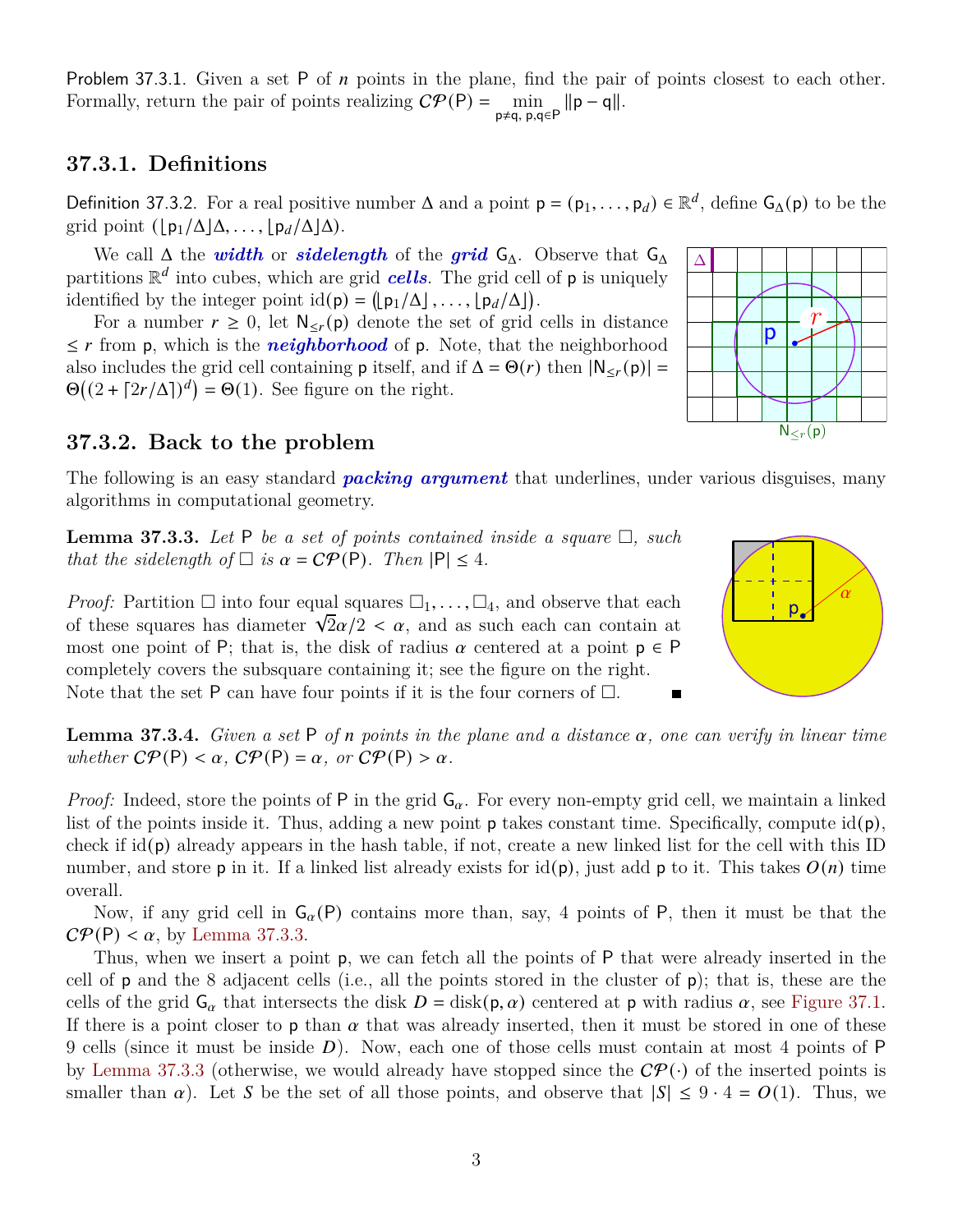<span id="page-3-0"></span>

Figure 37.1

can compute, by brute force, the closest point to **p** in S. This takes  $O(1)$  time. If  $d(p, S) < \alpha$ , we stop; otherwise, we continue to the next point.

Overall, this takes at most linear time.

As for correctness, observe that the algorithm returns ' $\mathcal{CP}(P) < \alpha$ ' only after finding a pair of points of P with distance smaller than  $\alpha$ . So, assume that  $p$  and  $q$  are the pair of points of P realizing the closest pair and that  $\|\mathbf{p} - \mathbf{q}\| = C\mathcal{P}(\mathbf{P}) < \alpha$ . Clearly, when the later point (say p) is being inserted, the set S would contain q, and as such the algorithm would stop and return ' $\mathcal{CP}(\mathsf{P}) < \alpha$ '. Similar argumentation works for the case that  $\mathcal{CP}(P) = \alpha$ . Thus if the algorithm returns  $\mathcal{CP}(P) > \alpha'$ , it must be that  $\mathcal{CP}(P)$ is not smaller than  $\alpha$  or equal to it. Namely, it must be larger. Thus, the algorithm output is correct.

<span id="page-3-1"></span>Remark 37.3.5. Assume that  $\mathcal{CP}(\mathsf{P} \setminus \{\mathsf{p}\}) \geq \alpha$ , but  $\mathcal{CP}(\mathsf{P}) < \alpha$ . Furthermore, assume that we use [Lemma 37.3.4](#page-2-1) on P, where  $p \in P$  is the last point to be inserted. When p is being inserted, not only do we discover that  $\mathcal{CP}(\mathsf{P}) < \alpha$ , but in fact, by checking the distance of **p** to all the points stored in its cluster, we can compute the closest point to **p** in  $P \setminus \{p\}$  and denote this point by **q**. Clearly, **pq** is the closest pair in P, and this last insertion still takes only constant time.

## **37.3.3. Slow algorithm**

[Lemma 37.3.4](#page-2-1) provides a natural way of computing  $\mathcal{CP}(P)$ . Indeed, permute the points of P in an arbitrary fashion, and let  $P = \langle p_1, \ldots, p_n \rangle$ . Next, let  $\alpha_{i-1} = C\mathcal{P}(\{p_1, \ldots, p_{i-1}\})$ . We can check if  $\alpha_i < \alpha_{i-1}$  by using the algorithm of [Lemma 37.3.4](#page-2-1) on  $P_i$  and  $\alpha_{i-1}$ . In fact, if  $\alpha_i < \alpha_{i-1}$ , the algorithm of [Lemma 37.3.4](#page-2-1) would return ' $\mathcal{CP}(\mathsf{P}_i) < \alpha_{i-1}$ ' and the two points of  $\mathsf{P}_i$  realizing  $\alpha_i$ .

So, consider the "good" case, where  $\alpha_i = \alpha_{i-1}$ ; that is, the length of the shortest pair does not change when  $p_i$  is being inserted. In this case, we do not need to rebuild the data-structure of [Lemma 37.3.4](#page-2-1) to store  $P_i = \langle p_1, \ldots, p_i \rangle$ . We can just reuse the data-structure from the previous iteration that was used by  $P_{i-1}$  by inserting  $p_i$  into it. Thus, inserting a single point takes constant time, as long as the closest pair does not change.

Things become problematic when  $\alpha_i < \alpha_{i-1}$ , because then we need to rebuild the grid data-structure and reinsert all the points of  $P_i = \langle p_1, \ldots, p_i \rangle$  into the new grid  $G_{\alpha_i}(P_i)$ . This takes  $O(i)$  time.

In the end of this process, we output the number  $\alpha_n$ , together with the two points of P that realize the closest pair.

<span id="page-3-2"></span>**Observation 37.3.6.** If the closest pair distance, in the sequence  $\alpha_1, \ldots, \alpha_n$ , changes only t times, then *the running time of our algorithm would be*  $O(nt + n)$ *. Naturally, t might be*  $\Omega(n)$ *, so this algorithm might take quadratic time in the worst case.*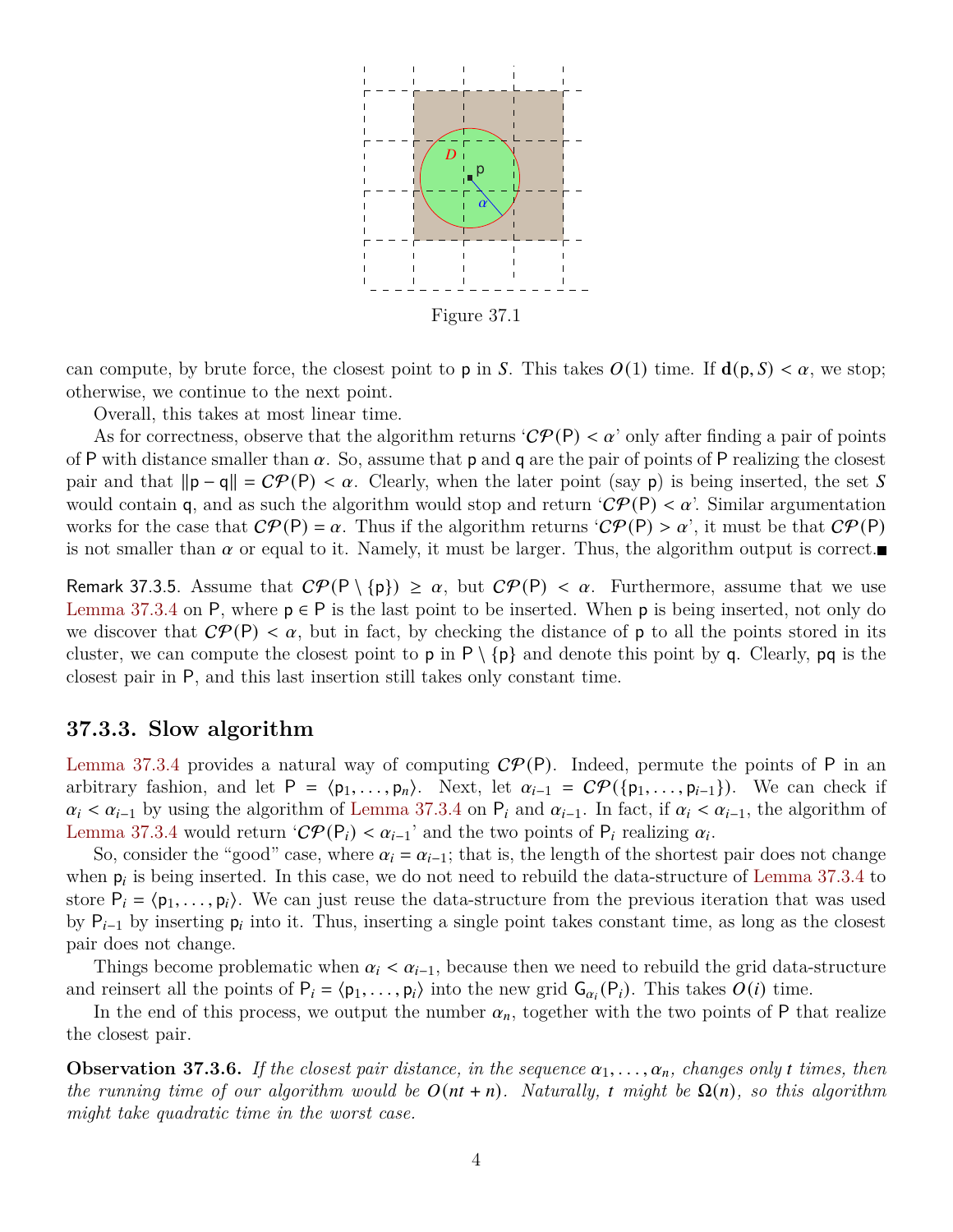## **37.3.4. Linear time algorithm**

Surprisingly<sup>3</sup>, we can speed up the above algorithm to have linear running time by spicing it up using randomization.

We pick a random permutation of the points of P and let  $\langle p_1, \ldots, p_n \rangle$  be this permutation. Let  $\alpha_2 = ||\mathbf{p}_1 - \mathbf{p}_2||$ , and start inserting the points into the data-structure of [Lemma 37.3.4.](#page-2-1) We will keep the invariant that  $\alpha_i$  would be the closest pair distance in the set  $P_i$ , for  $i = 2, \ldots, n$ .

In the *i*th iteration, if  $\alpha_i = \alpha_{i-1}$ , then this insertion takes constant time. If  $\alpha_i < \alpha_{i-1}$ , then we know what is the new closest pair distance  $\alpha_i$  (see [Remark 37.3.5\)](#page-3-1), rebuild the grid, and reinsert the *i* points of  $P_i$  from scratch into the grid  $G_{\alpha_i}$ . This rebuilding of  $G_{\alpha_i}(P_i)$  takes  $O(i)$  time.

Finally, the algorithm returns the number  $\alpha_n$  and the two points of  $P_n$  realizing it, as the closest pair in P.

<span id="page-4-1"></span>**Lemma 37.3.7.** Let t be the number of different values in the sequence  $\alpha_2, \alpha_3, \ldots, \alpha_n$ . Then  $\mathbb{E}[t] =$  $O(\log n)$ . As such, in expectation, the above algorithm rebuilds the grid  $O(\log n)$  times.

*Proof:* For  $i \geq 3$ , let  $X_i$  be an indicator variable that is one if and only if  $\alpha_i < \alpha_{i-1}$ . Observe that  $\mathbb{E}[X_i] = \mathbb{P}[X_i = 1]$  (as  $X_i$  is an indicator variable) and  $t = \sum_{i=3}^{n} X_i$ .

To bound  $\mathbb{P}[X_i = 1] = \mathbb{P}[\alpha_i < \alpha_{i-1}]$ , we (conceptually) fix the points of  $P_i$  and randomly permute them. A point  $q \in P_i$  is *critical* if  $C\mathcal{P}(P_i \setminus \{q\}) > C\mathcal{P}(P_i)$ . If there are no critical points, then  $\alpha_{i-1} = \alpha_i$ and then  $\mathbb{P}[X_i = 1] = 0$  (this happens, for example, if there are two pairs of points realizing the closest distance in  $P_i$ ). If there is one critical point, then  $\mathbb{P}[X_i = 1] = 1/i$ , as this is the probability that this critical point would be the last point in the random permutation of  $P_i$ .

Assume there are two critical points and let **p**, q be this unique pair of points of  $P_i$  realizing  $\mathcal{CP}(P_i)$ . The quantity  $\alpha_i$  is smaller than  $\alpha_{i-1}$  only if either **p** or **q** is  $p_i$ . The probability for that is  $2/i$  (i.e., the probability in a random permutation of  $i$  objects that one of two marked objects would be the last element in the permutation).

Observe that there cannot be more than two critical points. Indeed, if p and q are two points that realize the closest distance, then if there is a third critical point s, then  $\mathcal{CP}(\mathsf{P}_i \setminus \{s\}) = ||\mathsf{p} - \mathsf{q}||$ , and hence the point **s** is not critical.

Thus,  $\mathbb{P}[X_i = 1] = \mathbb{P}[\alpha_i < \alpha_{i-1}] \leq 2/i$ , and by linearity of expectations, we have that  $\mathbb{E}[t] =$  $\mathbb{E}\left[\sum_{i=3}^{n} X_i\right] = \sum_{i=3}^{n} \mathbb{E}[X_i] \leq \sum_{i=3}^{n} 2/i = O(\log n).$  $\blacksquare$ 

[Lemma 37.3.7](#page-4-1) implies that, in expectation, the algorithm rebuilds the grid  $O(\log n)$  times. By [Observation 37.3.6,](#page-3-2) the running time of this algorithm, in expectation, is  $O(n \log n)$ . However, we can do better than that. Intuitively, rebuilding the grid in early iterations of the algorithm is cheap, and only late rebuilds (when  $i = \Omega(n)$ ) are expensive, but the number of such expensive rebuilds is small (in fact, in expectation it is a constant).

<span id="page-4-2"></span>**Theorem 37.3.8.** *For set* P *of points in the plane, one can compute the closest pair of* P *in expected linear time.*

*Proof:* The algorithm is described above. As above, let  $X_i$  be the indicator variable which is 1 if  $\alpha_i \neq \alpha_{i-1}$ , and 0 otherwise. Clearly, the running time is proportional to

$$
R = 1 + \sum_{i=3}^{n} (1 + X_i \cdot i).
$$

<span id="page-4-0"></span><sup>③</sup>Surprise in the eyes of the beholder. The reader might not be surprised at all and might be mildly annoyed by the whole affair. In this case, the reader should read any occurrence of "surprisingly" in the text as being "mildly annoying".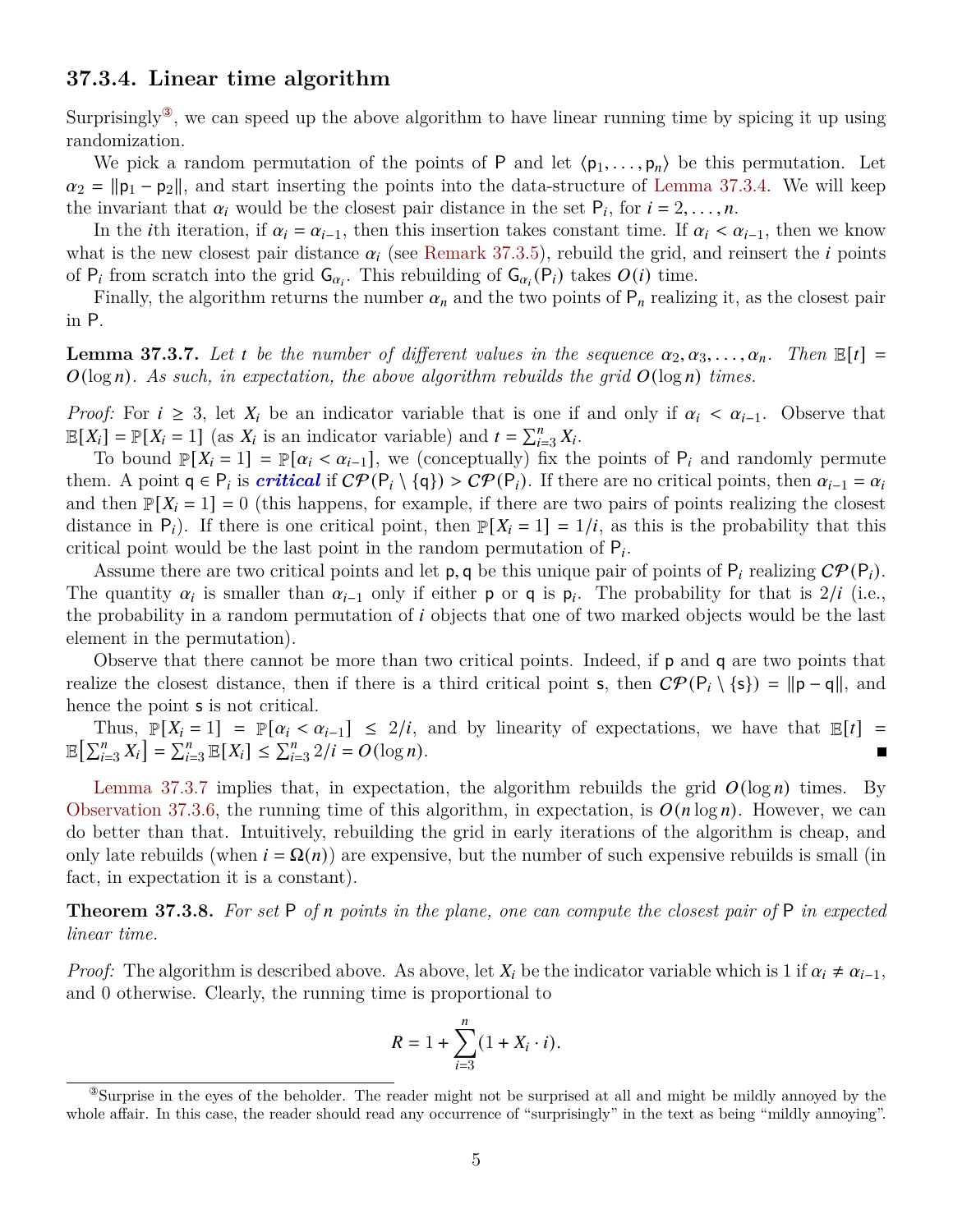Thus, the expected running time is proportional to

$$
\mathbb{E}\big[R\big] = \mathbb{E}\big[1 + \sum_{i=3}^{n} (1 + X_i \cdot i)\big] \le n + \sum_{i=3}^{n} \mathbb{E}\big[X_i\big] \cdot i \le n + \sum_{i=3}^{n} i \cdot \mathbb{P}\big[X_i = 1\big]
$$
  

$$
\le n + \sum_{i=3}^{n} i \cdot \frac{2}{i} \le 3n,
$$

by linearity of expectation and since  $\mathbb{E}[X_i] = \mathbb{P}[X_i = 1]$  and since  $\mathbb{P}[X_i = 1] \leq 2/i$  (as shown in the proof of [Lemma 37.3.7\)](#page-4-1). Thus, the expected running time of the algorithm is  $O(E[R]) = O(n)$ .

[Theorem 37.3.8](#page-4-2) is a surprising result, since it implies that uniqueness (i.e., deciding if  $n$  real numbers are all distinct) can be solved in linear time. Indeed, compute the distance of the closest pair of the given numbers (think about the numbers as points on the x-axis). If this distance is zero, then clearly they are not all unique.

However, there is a lower bound of  $\Omega(n \log n)$  on the running time to solve uniqueness, using the comparison model. This "reality dysfunction" can be easily explained once one realizes that the computation model of [Theorem 37.3.8](#page-4-2) is considerably stronger, using hashing, randomization, and the floor function.

# <span id="page-5-0"></span>**37.4. Computing a good ordering of the vertices of a graph**

We are given a  $G = (V, E)$  be an edge-weighted graph with *n* vertices and *m* edges. The task is to compute an ordering  $\pi = \langle \pi_1, \ldots, \pi_n \rangle$  of the vertices, and for every vertex  $v \in V$ , the list of vertices  $L_v$ , such that  $\pi_i \in L_{\nu}$ , if  $\pi_i$  is the closet vertex to  $\nu$  in the *i*th prefix  $\langle \pi_1, \ldots, \pi_i \rangle$ .

This situation can arise for example in a streaming scenario, where we install servers in a network. In the *i*th stage there *i* servers installed, and every client in the network wants to know its closest server. As we install more and more servers (ultimately, every node is going to be server), each client needs to maintain its current closest server.

The purpose is to minimize the total size of these lists  $\mathcal{L} = \sum_{v \in V} |L_v|$ .

### **37.4.1. The algorithm**

Take a random permutation  $\pi_1, \ldots, \pi_n$  of the vertices V of G. Initially, we set  $\delta(v) = +\infty$ , for all  $v \in V$ .

In the *i*th iteration, set  $\delta(\pi_i)$  to 0, and start Dijkstra from the *i*th vertex  $\pi_i$ . The Dijkstra propagates only if it improves the current distance associated with a vertex. Specifically, in the th iteration, we update  $\delta(u)$  to  $d_G(\pi_i, u)$  if and only if  $d_G(\pi_i, u) < \delta(u)$  before this iteration started. If  $\delta(u)$  is updated, then we add  $\pi_i$  to  $L_u$ . Note, that this Dijkstra propagation process might visit only small portions of the graph in some iterations – since it improves the current distance only for few vertices.

## **37.4.2. Analysis**

**Lemma 37.4.1.** The above algorithm computes a permutation  $\pi$ , such that  $\mathbb{E}[\mathcal{L}] = O(n \log n)$ , and *the expected running time of the algorithm is*  $O((n \log n + m) \log n)$ , where  $n = |V(G)|$  and  $m = |E(G)|$ . *Note, that both bounds also hold with high probability.*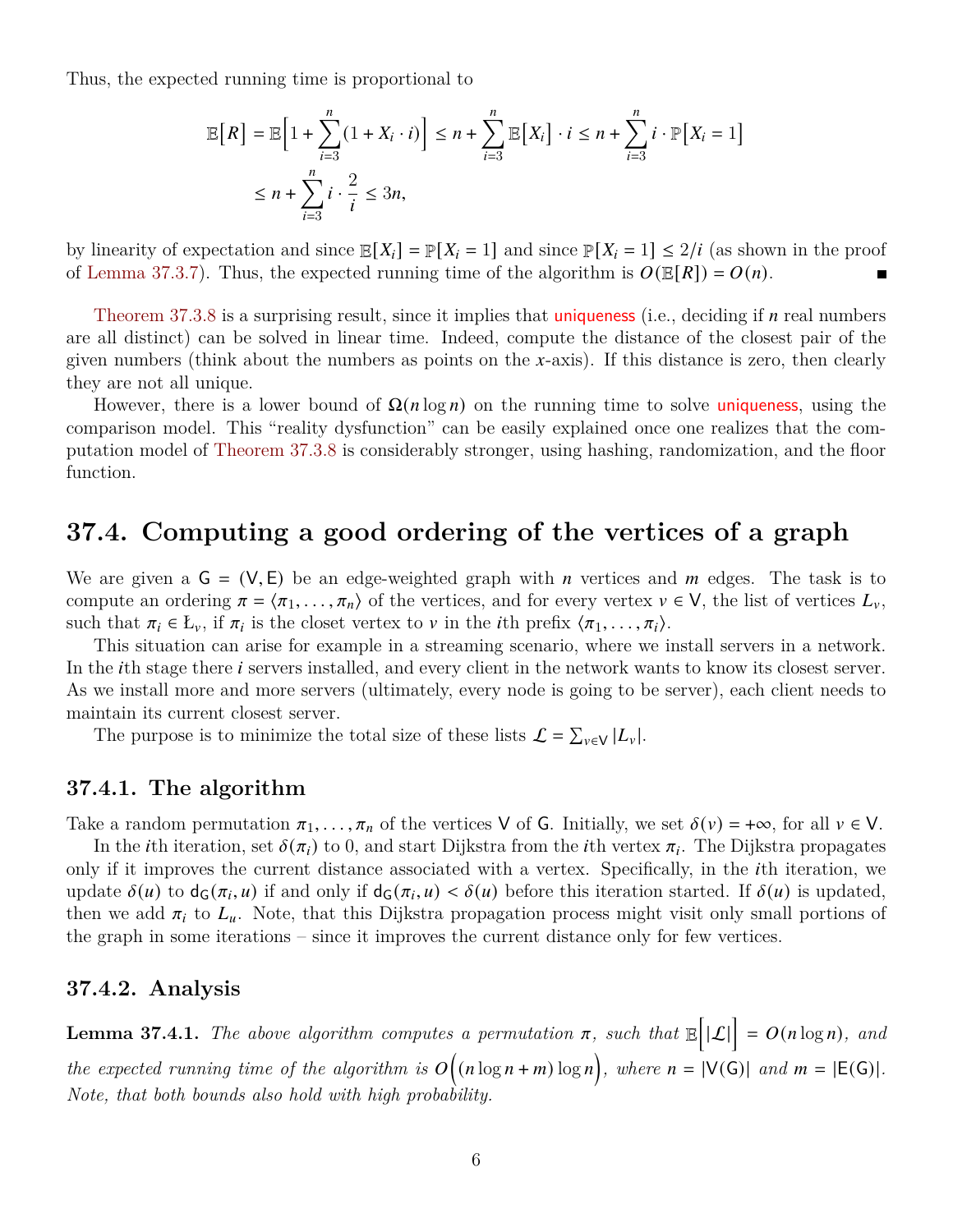*Proof:* Fix a vertex  $v \in V = \{v_1, \ldots, v_n\}$ . Consider the set of *n* numbers  $\{d_G(v, v_1), \ldots, d_G(v, v_n)\}$ . Clearly,  $d_G(v, \pi_1), \ldots, d_G(v, \pi_n)$  is a random permutation of this set, and by [Lemma 37.1.1](#page-0-3) the random permutation  $\pi$  changes this minimum  $O(\log n)$  time in expectations (and also with high probability). This readily implies that  $|L_v| = O(\log n)$  both in expectations and high probability.

The more interesting claim is the running time. Consider an edge  $uv \in E(G)$ , and observe that  $\delta(u)$  or  $\delta(v)$  changes  $O(\log n)$  times. As such, an edge gets visited  $O(\log n)$  times, which implies overall running time of  $O(n \log^2 n + m \log n)$ , as desired.

Indeed, overall there are  $O(n \log n)$  changes in the value of  $\delta(\cdot)$ . Each such change might require one delete-min operation from the queue, which takes  $O(\log n)$  time operation. Every edge, by the above, might trigger  $O(\log n)$  decrease-key operations. Using Fibonacci heaps, each such operation takes  $O(1)$ time.

## **37.5. Computing nets**

### **37.5.1. Basic definitions**

#### **37.5.1.1. Metric spaces**

Definition 37.5.1. A *metric space* is a pair  $(\mathfrak{X}, d)$  where X is a set and  $d : \mathfrak{X} \times \mathfrak{X} \to [0, \infty)$  is a *metric* satisfying the following axioms: (i)  $d(x, y) = 0$  if and only if  $x = y$ , (ii)  $d(x, y) = d(y, x)$ , and (iii)  $\mathbf{d}(x, y) + \mathbf{d}(y, z) \geq \mathbf{d}(x, z)$  (triangle inequality).

For example,  $\mathbb{R}^2$  with the regular Euclidean distance is a metric space. In the following, we assume that we are given **black-box access** to  $d_M$ . Namely, given two points  $p, q \in \mathcal{X}$ , we assume that  $d(p, q)$ can be computed in constant time.

Another standard example for a finite metric space is a graph G with non-negative weights  $\omega(\cdot)$ defined on its edges. Let  $d_G(x, y)$  denote the shortest path (under the given weights) between any  $x, y \in V(G)$ . It is easy to verify that  $d_G(\cdot, \cdot)$  is a metric. In fact, any **finite metric** (i.e., a metric defined over a finite set) can be represented by such a weighted graph.

#### **37.5.1.2. Nets**

<span id="page-6-0"></span>Definition 37.5.2. For a point set P in a metric space with a metric  $\bf{d}$ , and a parameter  $r > 0$ , an  $r$ -net of P is a subset  $C \subseteq P$ , such that

- (i) for every  $p, q \in C$ ,  $p \neq q$ , we have that  $d(p, q) \geq r$ , and
- (ii) for all  $p \in P$ , we have that  $\min_{q \in C} d(p, q) < r$ .

Intuitively, an  $r$ -net represents  $P$  in resolution  $r$ .

# <span id="page-6-1"></span>**37.5.2. Computing nets quickly for a point set in** R

The results here have nothing to do with backward analysis and are included here only for the sake of completeness.

There is a simple algorithm for computing  $r$ -nets. Namely, let all the points in  $P$  be initially unmarked. While there remains an unmarked point,  $p$ , add  $p$  to  $C$ , and mark it and all other points in distance  $\lt r$  from p (i.e. we are scooping away balls of radius r). By using grids and hashing one can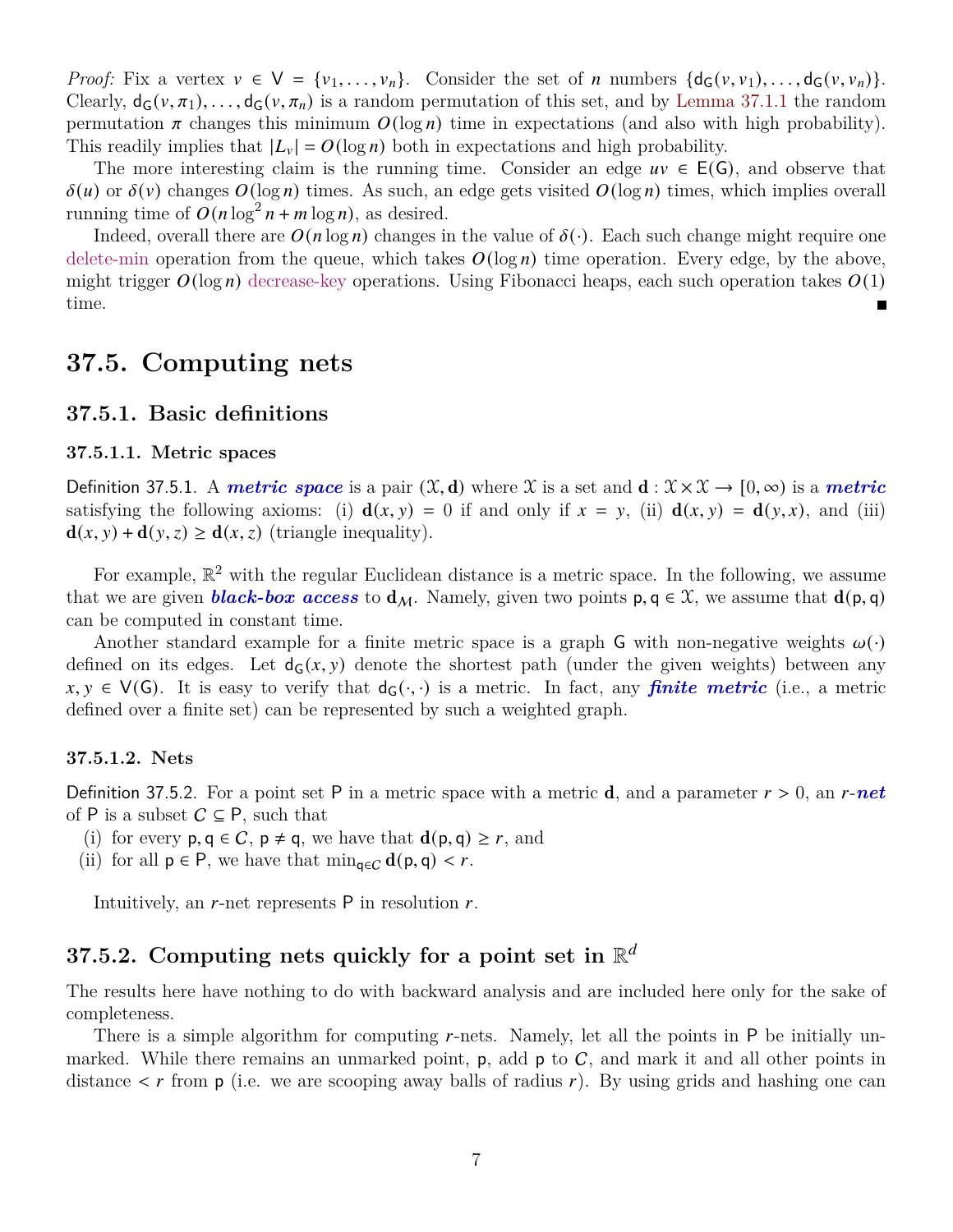modify this algorithm to run in linear time. The following is implicit in previous work [\[Har04\]](#page-9-0), and we include it here for the sake of completeness<sup> $\mathcal{F}$ </sup> – it was also described by the authors in [\[ERH12\]](#page-9-1).

<span id="page-7-2"></span>**Lemma 37.5.3.** *Given a point set*  $P \subseteq \mathbb{R}^d$  *of size n* and a parameter  $r > 0$ , one can compute an *r*-net *for*  $P$  *in*  $O(n)$  *time.* 

*Proof:* Let G denote the grid in  $\mathbb{R}^d$  with side length  $\Delta = r/(2)$ √  $\overline{d}$ . First compute for every point  $p \in P$ the grid cell in G that contains p; that is, id(p). Let  $G$  denote the set of grid cells of G that contain points of P. Similarly, for every cell  $\Box \in \mathcal{G}$  we compute the set of points of P which it contains. This task can be performed in linear time using hashing and bucketing assuming the floor function can be computed in constant time. Specifically, store the  $id(\cdot)$  values in a hash table, and in constant time hash each point into its appropriate bin.

Scan the points of P one at a time, and let  $p$  be the current point. If p is marked then move on to the next point. Otherwise, add **p** to the set of net points, C, and mark it and each point  $q \in P$  such that  $\|\mathbf{p} - \mathbf{q}\| < r$ . Since the cells of  $\mathsf{N}_{\leq r}(\mathbf{p})$  contain all such points, we only need to check the lists of points stored in these grid cells. At the end of this procedure every point is marked. Since a point can only be marked if it is in distance  $\lt r$  from some net point, and a net point is only created if it is unmarked when visited, this implies that  $C$  is an  $r$ -net.

As for the running time, observe that a grid cell,  $c$ , has its list scanned only if  $c$  is in the neighborhood of some created net point. As  $\Delta = \Theta(r)$ , there are only  $O(1)$  cells which could contain a net point p such that  $c \in N_{\leq r}(p)$ . Furthermore, at most one net point lies in a single cell since the diameter of a grid cell is strictly smaller than r. Therefore each grid cell had its list scanned  $O(1)$  times. Since the only real work done is in scanning the cell lists and since the cell lists are disjoint, this implies an  $O(n)$  running time overall.  $\blacksquare$ 

Observe that the closest net point, for a point  $p \in P$ , must be in one of its neighborhood's grid cells. Since every grid cell can contain only a single net point, it follows that in constant time per point of P, one can compute each point's nearest net point. We thus have the following.

<span id="page-7-1"></span>**Corollary 37.5.4.** For a set  $P \subseteq \mathbb{R}^d$  of *n* points, and a parameter  $r > 0$ , one can compute, in linear *time, an -net of* P*, and furthermore, for each net point the set of points of* P *for which it is the nearest net point.*

In the following, a *weighted point* is a point that is assigned a positive integer weight. For any subset S of a weighted point set P, let  $|S|$  denote the number of points in S and let  $\omega(S) = \sum_{p \in S} \omega(p)$ denote the total weight of S.

In particular, [Corollary 37.5.4](#page-7-1) implies that for a weighted point set one can compute the following quantity in linear time.

**Algorithm 37.5.5 (net).** *Given a weighted point set*  $P \subseteq \mathbb{R}^d$ , *let*  $N(r, P)$  *denote an r*-net of P, where *the weight of each net point* p *is the total sum of the weights of the points assigned to it. We slightly abuse notation, and also use*  $N(r, P)$  *to designate the algorithm computing this net, which has linear running time.*

<span id="page-7-3"></span><span id="page-7-0"></span> $\degree$ Specifically, the algorithm of Har-Peled [\[Har04\]](#page-9-0) is considerably more complicated than [Lemma 37.5.3,](#page-7-2) and does not work in this settings, as the number of clusters it can handle is limited to  $O(n^{1/6})$ . [Lemma 37.5.3](#page-7-2) has no such restriction.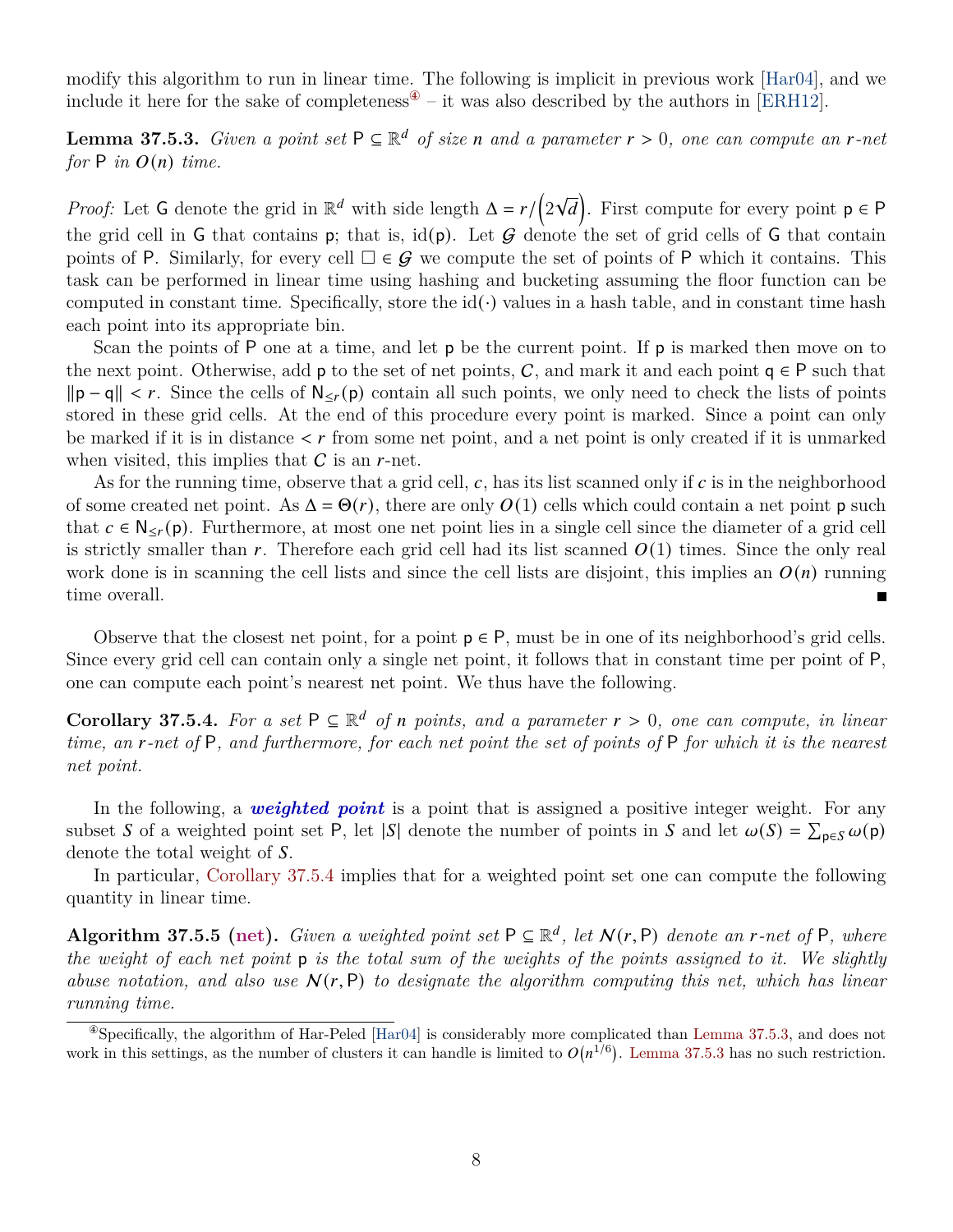## **37.5.3. Computing an -net in a sparse graph**

Given a  $\mathsf{G} = (\mathsf{V}, \mathsf{E})$  be an edge-weighted graph with *n* vertices and *m* edges, and let  $r > 0$  be a parameter. We are interested in the problem of computing an  $r$ -net for  $G$ . That is, a set of vertices of  $G$  that complies with Definition  $37.5.2_{p7}$  $37.5.2_{p7}$  $37.5.2_{p7}$ .

#### **37.5.3.1. The algorithm**

We compute an  $r$ -net in a sparse graph using a variant of Dijkstra's algorithm with the sequence of starting vertices chosen in a random permutation.

Let  $\pi_i$  be the *i*th vertex in a random permutation  $\pi$  of V. For each vertex  $\nu$  we initialize  $\delta(\nu)$  to + $\infty$ . In the *i*th iteration, we test whether  $\delta(\pi_i) \geq r$ , and if so we do the following steps:

- (A) Add  $\pi_i$  to the resulting net N.
- (B) Set  $\delta(\pi_i)$  to zero.
- (C) Perform Dijkstra's algorithm starting from  $\pi_i$ , modified to avoid adding a vertex *u* to the priority queue unless its tentative distance is smaller than the current value of  $\delta(u)$ . When such a vertex u is expanded, we set  $\delta(u)$  to be its computed distance from  $\pi_i$ , and relax the edges adjacent to u in the graph.

#### **37.5.3.2. Analysis**

While the analysis here does not directly uses backward analysis, it is inspired to a large extent by such an analysis as in Section  $37.4_{\text{p6}}$  $37.4_{\text{p6}}$  $37.4_{\text{p6}}$ .

**Lemma 37.5.6.** *The set*  $N$  *is an r-net in*  $G$ *.* 

*Proof:* By the end of the algorithm, each  $v \in V$  has  $\delta(v) < r$ , for  $\delta(v)$  is monotonically decreasing, and if it were larger than  $r$  when  $\nu$  was visited then  $\nu$  would have been added to the net.

An induction shows that if  $\ell = \delta(v)$ , for some vertex v, then the distance of v to the set N is at most  $\ell$ . Indeed, for the sake of contradiction, let j be the (end of) the first iteration where this claim is false. It must be that  $\pi_j \in \mathcal{N}$ , and it is the nearest vertex in  $\mathcal N$  to  $\nu$ . But then, consider the shortest path between  $\pi_i$  and v. The modified Dijkstra must have visited all the vertices on this path, thus computing  $\delta(v)$  correctly at this iteration, which is a contradiction.

Finally, observe that every two points in  $N$  have distance  $\geq r$ . Indeed, when the algorithm handles vertex  $v \in \mathcal{N}$ , its distance from all the vertices currently in  $\mathcal{N}$  is  $\geq r$ , implying the claim.

<span id="page-8-0"></span>**Lemma 37.5.7.** *Consider an execution of the algorithm, and any vertex*  $v \in V$ *. The expected number of times the algorithm updates the value of*  $\delta(v)$  *during its execution is*  $O(\log n)$ *, and more strongly the number of updates is*  $O(\log n)$  *with high probability.* 

*Proof:* For simplicity of exposition, assume all distances in  $G$  are distinct. Let  $S_i$  be the set of all the vertices  $x \in V$ , such that the following two properties both hold:

(A)  $d_G(x, v) < d_G(v, \Pi_i)$ , where  $\Pi_i = {\pi_1, \dots, \pi_i}.$ 

(B) If  $\pi_{i+1} = x$  then  $\delta(v)$  would change in the  $(i + 1)$ th iteration.

Let  $s_i = |S_i|$ . Observe that  $S_1 \supseteq S_2 \supseteq \cdots \supseteq S_n$ , and  $|S_n| = 0$ .

In particular, let  $\mathcal{E}_{i+1}$  be the event that  $\delta(v)$  changed in iteration  $(i + 1)$  – we will refer to such an iteration as being *active*. If iteration  $(i + 1)$  is active then one of the points of  $S_i$  is  $\pi_{i+1}$ . However,  $\pi_{i+1}$ has a uniform distribution over the vertices of  $S_i$ , and in particular, if  $\mathcal{E}_{i+1}$  happens then  $s_{i+1} \leq s_i/2$ ,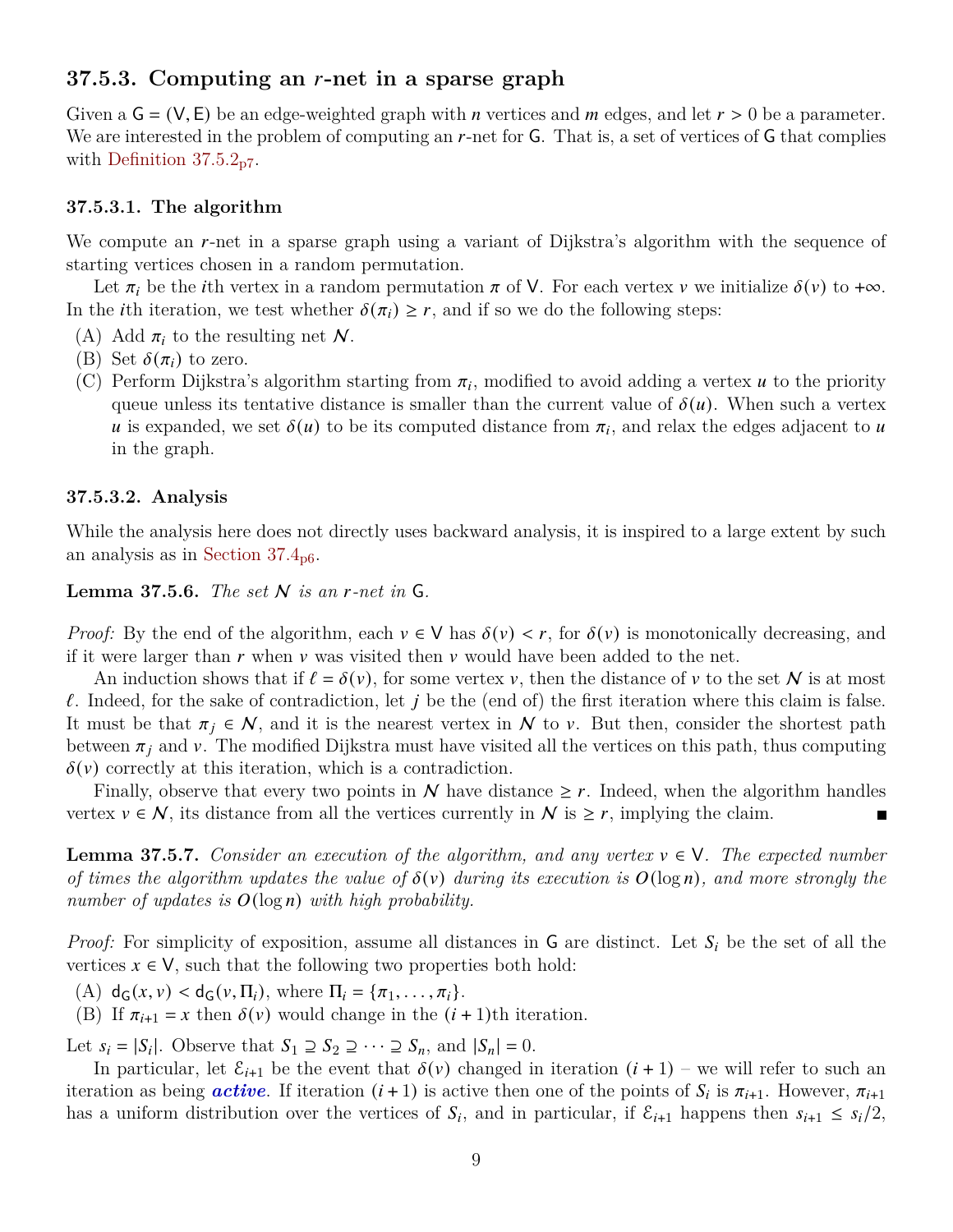with probability at least half, and we will refer to such an iteration as being *lucky*. (It is possible that  $s_{i+1} < s_i$  even if  $\mathcal{E}_{i+1}$  does not happen, but this is only to our benefit.) After  $O(\log n)$  lucky iterations the set  $S_i$  is empty, and we are done. Clearly, if both the *i*th and *j*th iteration are active, the events that they are each lucky are independent of each other. By the Chernoff inequality, after  $c \log n$  active iterations, at least  $\lceil \log_2 n \rceil$  iterations were lucky with high probability, implying the claim. Here c is a sufficiently large constant.

Interestingly, in the above proof, all we used was the monotonicity of the sets  $S_1, \ldots, S_n$ , and that if  $\delta(v)$  changes in an iteration then the size of the set  $S_i$  shrinks by a constant factor with good probability in this iteration. This implies that there is some flexibility in deciding whether or not to initiate Dijkstra's algorithm from each vertex of the permutation, without damaging the number of times of the values of  $\delta(v)$  are updated.

**Theorem 37.5.8.** *Given a graph*  $G = (V, E)$ *, with n* vertices and *m* edges, the above algorithm computes *an*  $r$ -net of  $G$  in  $O((n \log n + m) \log n)$  expected time.

*Proof:* By [Lemma 37.5.7,](#page-8-0) the two  $\delta$  values associated with the endpoints of an edge get updated  $O(\log n)$ times, in expectation, during the algorithm's execution. As such, a single edge creates  $O(\log n)$  decreasekey operations in the heap maintained by the algorithm. Each such operation takes constant time if we use Fibonacci heaps to implement the algorithm.

## **37.6. Bibliographical notes**

Backwards analysis was invented/discovered by Raimund Seidel, and the QuickSort example is taken from Seidel [\[Sei93\]](#page-10-0). The number of changes of the minimum result of [Section 37.1](#page-0-4) is by now folklore.

The closet-pair result is [Section 37.3](#page-1-0) follows Golin *et al.* [\[GRSS95\]](#page-9-2). This is in turn a simplification of a result of Rabin [\[Rab76\]](#page-10-1). Smid provides a survey of such algorithms [\[Smi00\]](#page-10-2).

The good ordering of [Section 37.4](#page-5-0) is probably also folklore, although a similar idea was used by Mendel and Schwob [\[MS09\]](#page-10-3) for a different problem. Computing nets in  $\mathbb{R}^d$ , which has nothing to do with backwards analysis, [Section 37.5.2,](#page-6-1) is from Har-Peled and Raichel [\[HR13\]](#page-10-4).

Computing a net in a sparse graph, [Section 37.5.3,](#page-7-3) is from [\[EHS14\]](#page-9-3). While backwards analysis fails to hold in this case, it provide a good intuition for the analysis, which is slightly more complicated and indirect.

# **Bibliography**

- <span id="page-9-3"></span>[EHS14] [D. Eppstein,](http://www.ics.uci.edu/~eppstein/) S. Har-Peled, and A. Sidiropoulos. On the greedy permutation and counting distances. manuscript, 2014.
- <span id="page-9-1"></span>[ERH12] A. Ene, B. Raichel, and S. Har-Peled. Fast clustering with lower bounds: No customer too far, no shop too small. In submission. <http://sarielhp.org/papers/12/lbc/>, 2012.
- <span id="page-9-2"></span>[GRSS95] M. Golin, R. Raman, C. Schwarz, and M. Smid. Simple randomized algorithms for closest pair problems. *Nordic J. Comput.*, 2:3–27, 1995.
- <span id="page-9-0"></span>[Har04] S. Har-Peled. [Clustering motion.](http://cs.uiuc.edu/~sariel/research/papers/01/cluster/) *[Discrete Comput. Geom.](http://link.springer.com/journal/454)*, 31(4):545–565, 2004.